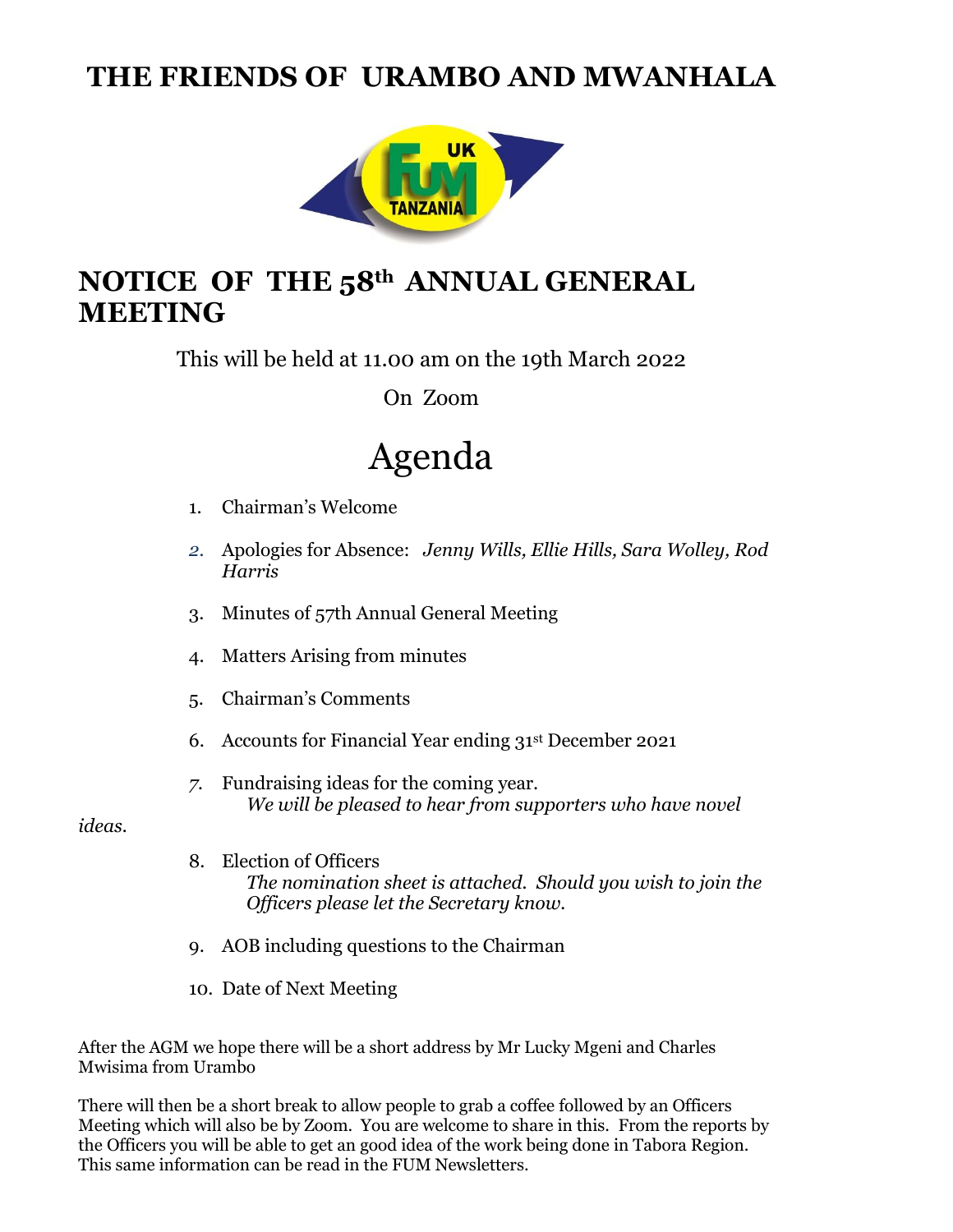### **Minutes of The 58th AGM of The Friends of Urambo and Mwanhala**

#### **Chairman's Welcome**

The Chairman welcomed everybody to the AGM and thanked us for using Zoom. He expressed his disappointment at the small attendance that was in contrast to the larger participation last year.

He told us of the change in Regional Commissioner in Tabora and that he had sent a letter requesting that the new RC agree to serve as our President. So far no response, but it is early days.

He mentioned that our expenditure in 2021, at  $£50,000$ , was a bit higher than the previous year even though, as before, we had been faced with difficulties transferring funds but these have been partly addressed by the opening of an FUM bank account in Urambo. He looked forward to a successful 2022.

#### **Apologies**

Attendees at the meeting were rather few but we were pleased to welcome Kit Lawry, Chair of KUFL. Apologies were sent by Rod Harris, Jenny Wills, Sara Wooley and Ellie Hills.

#### **Minutes of the 57th AGM and Matter Arising**

The minutes were accepted with only one alteration. The spelling of Kennilworth should have been with one 'n' Kenilworth.

#### **Chairman's Comments**

The Chairman had nothing further to add to his opening remarks.

#### **Accounts for year ending December 2021**

The Treasurer presented the financial situation as it was at the end of December, The accounts sheet is attached to these minutes.

Nothing much has changed since the end of the year. Nick had split the accounts into normal FUM stuff and a special projects section.

The regular stuff is as normal although we brought forward rather more than usual due to our inability to spend due to COVID restrictions. We are now catching up with the spending. We received a generous donation which we have used to build the Kiloleni maternity clinic. We also received money for the Ibambo clinic tiling.

The total income was slightly greater than last year with normal income being greater but special income being a bit less – it had been boosted last year by our successful PPE appeal.

Spending was straightforward but the house at Mambali and the fees for Shilimani needed a top up. The Jubilee Appeal has now been closed and the residual fund used for Isegenhe borehole and in Mambali. The money reserved for projects are shown in the accounts.

Jo pointed out that we should thank Nick for managing to close three of the project accounts. We agreed that he had done a great job again.

#### **Fundraising**

The accounts show that our main income from special gifts and standing orders is holding up but a vital part is the special fundraising. This year we will hold two sponsored walks, one organised by Isabel on the South Downs the other in the Tamar Valley organised by Julie. Supporters are urged to take part.

#### **Election of Officers**

All existing officers as listed on the sheet were re-elected. Simon Headington was elected as Projects Officer and Nikki Hurst was elected to take over the schools brief from Ellie Hills.

#### **AOB**

There was no other business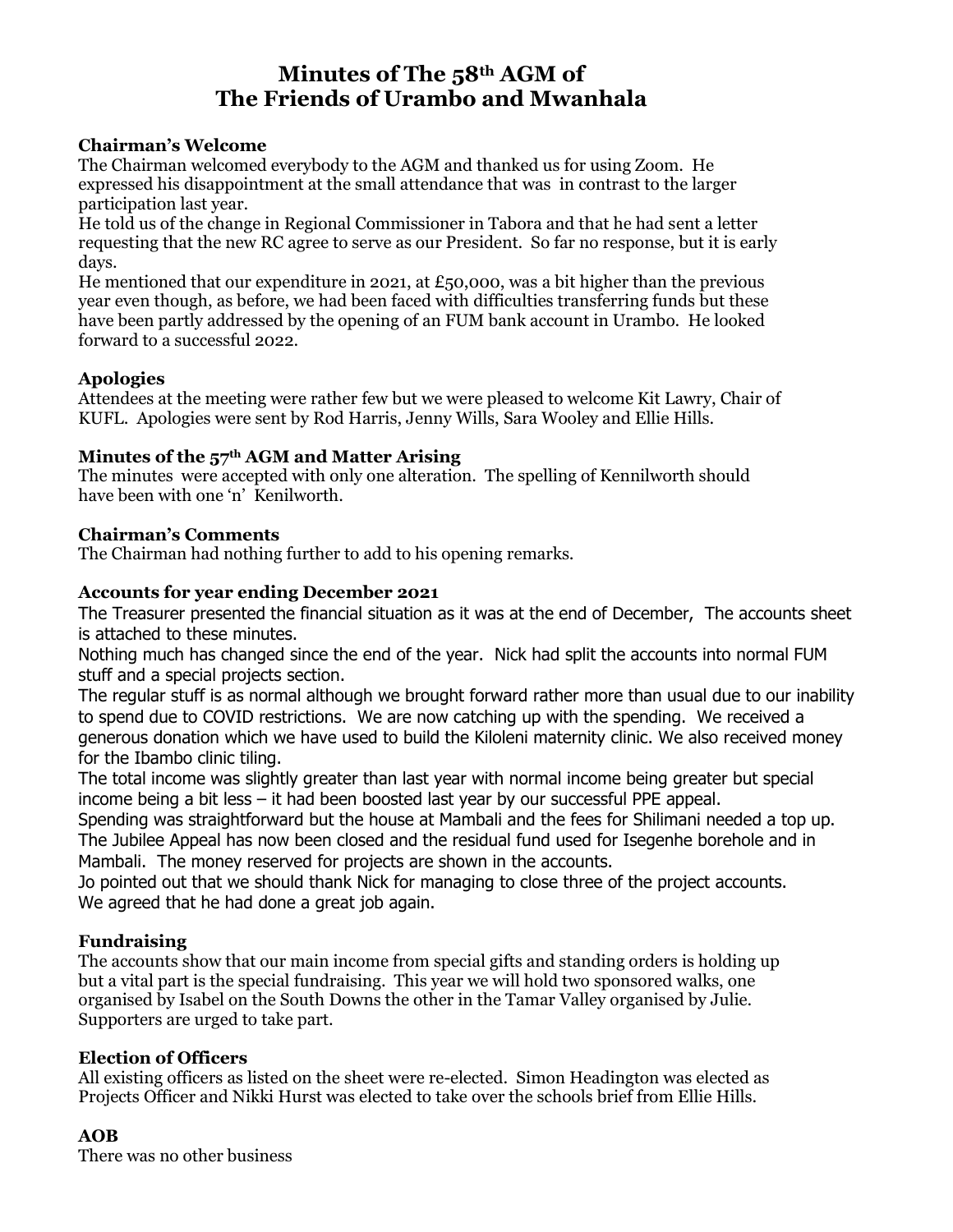#### **Date of next meeting**

This is to be held on the  $25<sup>th</sup>$  March 2023 as a Zoom meeting.

#### **Meeting Closure**

The meeting closed at 11.45 and was followed by a short talk by Lucky Mgeni, of Urambo. Lucky helps hugely with our work in Urambo and Kaliua Districts and with water projects in Mwanhala and Isegenhe in Nzega District. The text of his talk is attached.

Lucky joined from Urambo but was late. This was because he had been to Kiloleni in the morning and had injured his foot by dropping a door on it and so had had to spend time in hospital to have his injury checked. Happily it seems there was no serious damage but we sympathised with him. Richard thanked Lucky and pointed out what a huge debt FUM owes him.